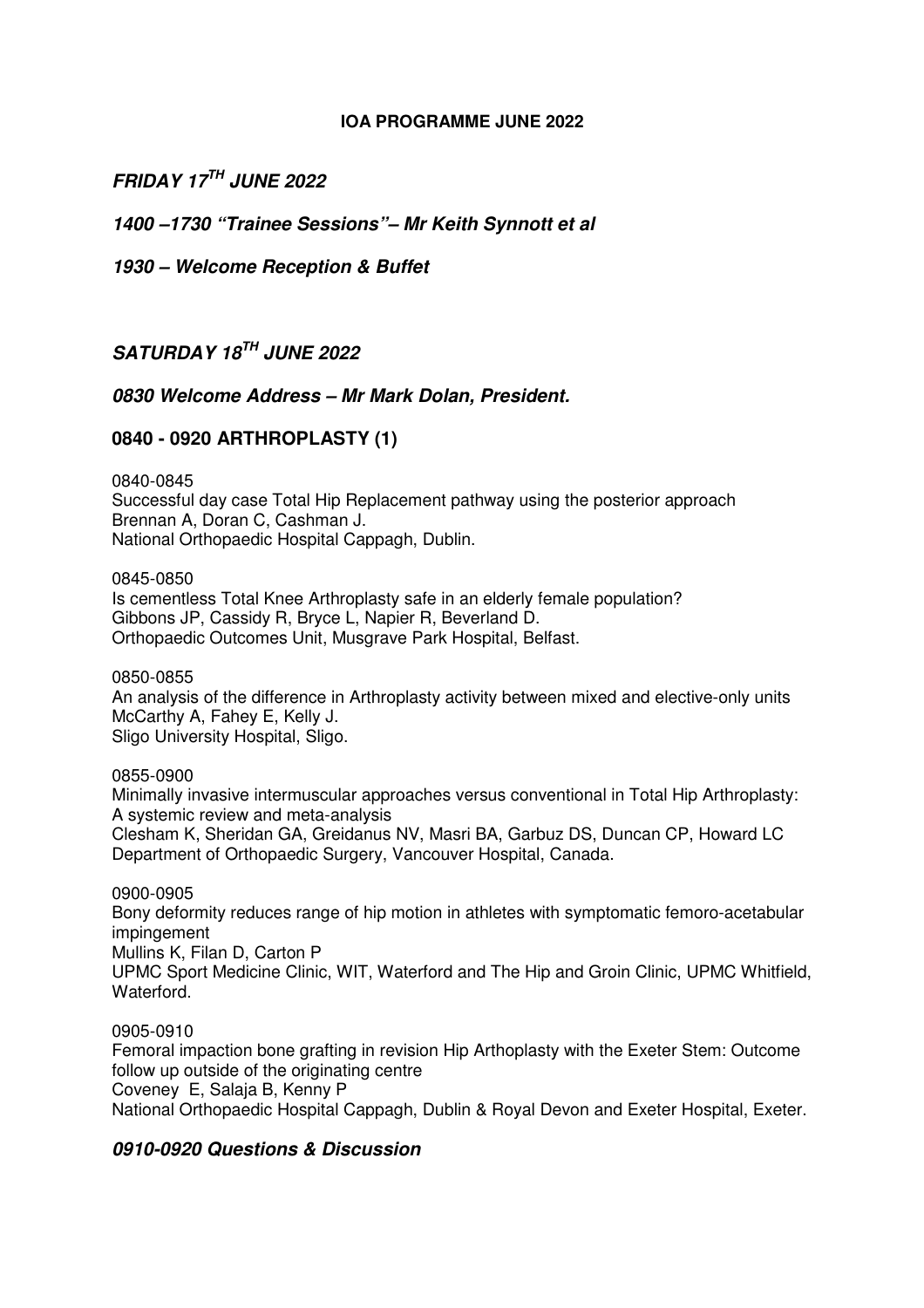## **0920-1000 BREAKOUT SESSIONS - UPPER LIMB & KNEE**

### **UPPER LIMB BREAKOUT SESSION**

0920-0925 Use of proforma to streamline Carpal Tunnel Syndrome care Kennedy S, O'Briain D. Dept of Orthopaedics, University Hospital Waterford & Whitfield Clinic, Waterford.

#### 0925-0930

Distal humerus hemiarthroplasty for trauma: A systematic review of the outcomes and complications Hennessy O, Piggott R, Aresti N. Midlands Regional Hospital, Tullamore. St James's Hospital, Dublin. Barts Bone and Joint Health, London

#### 0930-0935

The effects of pre-existing mood disorders on patient reported outcomes after arthroscopic rotator cuff repair: A systematic review and meta-analysis. Davey M, Hurley E, Mullett H. Sports Surgery Clinic, Dublin.

#### 0935-0940

Subscapularis management during open Latarjet procedure – Does subscapularis split versus tenotomy matter? A systematic review and meta-analysis Davey M, Hurley E, Mullett H. Sports Surgery Clinic, Dublin.

#### 0940-0945

Patient recall of informed consent at 4 weeks following arthroscopic shoulder surgery with standardised versus a surgery specific consent. Cahill A, White Gibson A, Piggott R, O'Briain D, Cashman J. National Orthopaedic Hospital Cappagh, Dublin.

#### 0945-0950

The use of perforated cortical screws and cement augmentation in proximal humerus open reduction and internal fixation for trauma cases – a case series. Nagle D, Carroll P, Shannon F. Galway University Hospital & Merlin Park University Hospital, Galway.

### *0950-1000 – Questions & Discussion*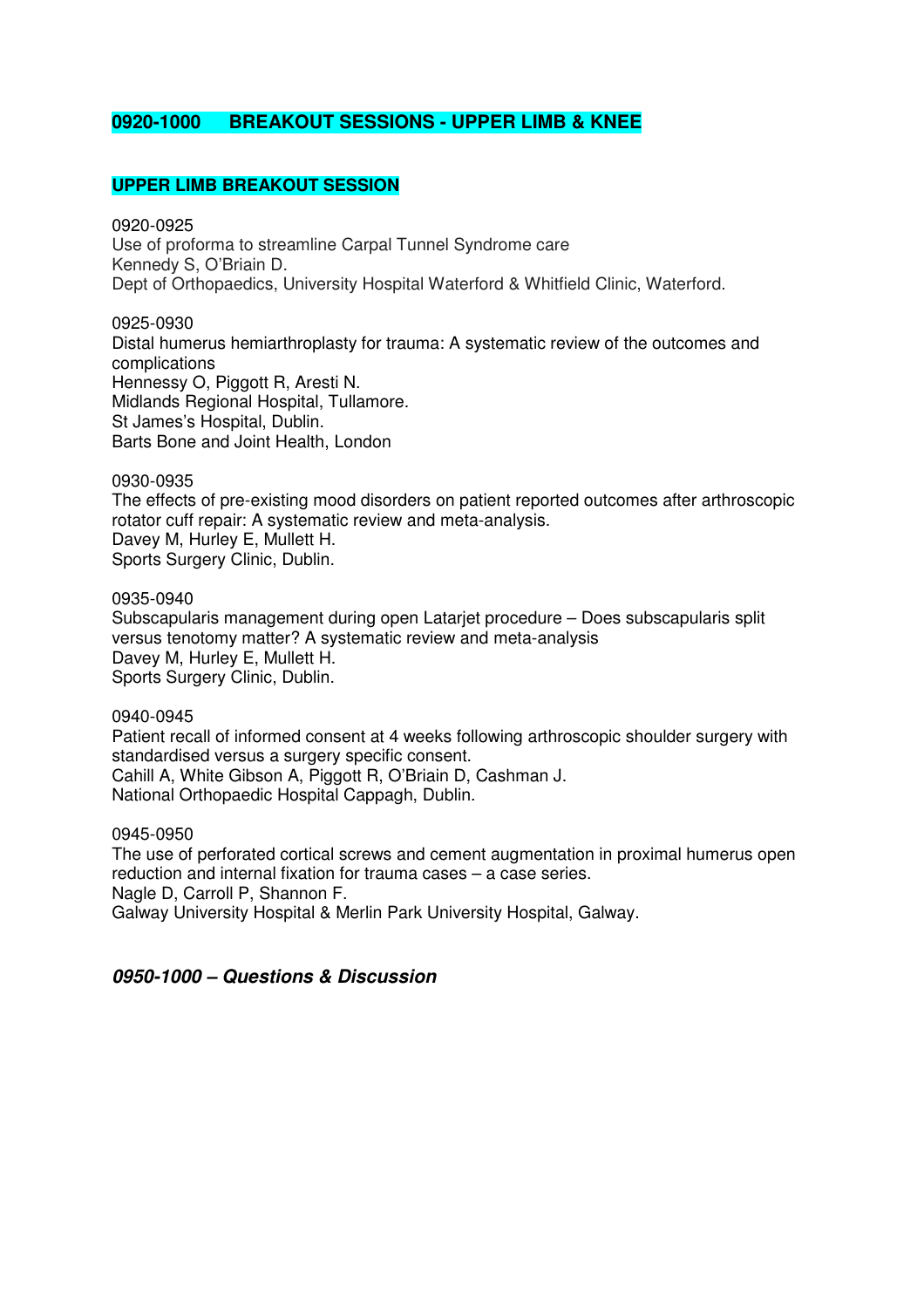### **KNEE BREAKOUT SESSION**

0920-0925

Study to assess the short-term outcomes between conservative management and medial patellofemoral reconstruction in patella instability, using a new novel scoring tool for rehabilitation modelling and multidisciplinary team communication. Graham J, Acton D. Western Health & Social Care Trust, Belfast. University of Edinburgh.

0925-0930

Mind over matter – Can pre operative intention to return to sport impact strength and power measures 9 months following ACL reconstruction? Kent L, Berney M, King E. Daniels K, Falvey E. Sports Surgery Clinic, Dublin.

0930-0935

Effects of tourniquet use on tibial component cement penetration during primary Total Knee Arthroplasty.

Mohan K, Broderick J, Moriarity An, Curtin P, Keogh P, O'Byrne J. Department of Orthopaedics, National Orthopaedic Hospital Cappagh, Dublin.

0935-0940

Teaching the transcondylar notch view with a simulated virtual reality environment. Casey C, Rowan F. Department of Orthopaedics, University Hospital, Waterford.

0940-0945 Fast track knee pathway Corcoran S, Goulding K, Murphy T, Cleary M. Department of Orthopaedics, University Hospital Waterford.

0945-0950

Designing a human model for rotatory stability in patients with and without LEAT post ACLR. A clinical and 3D biomechanical study.

McCarroll P, Glynn O, Dollard M, Rigney B, Bolger R, Rowan F.

Department of Trauma & Orthopaedics, University Hospital Waterford.

Department of Sport & Exercise Science, Waterford Institute of Technology.

### *0950-1000 – Questions & Discussion*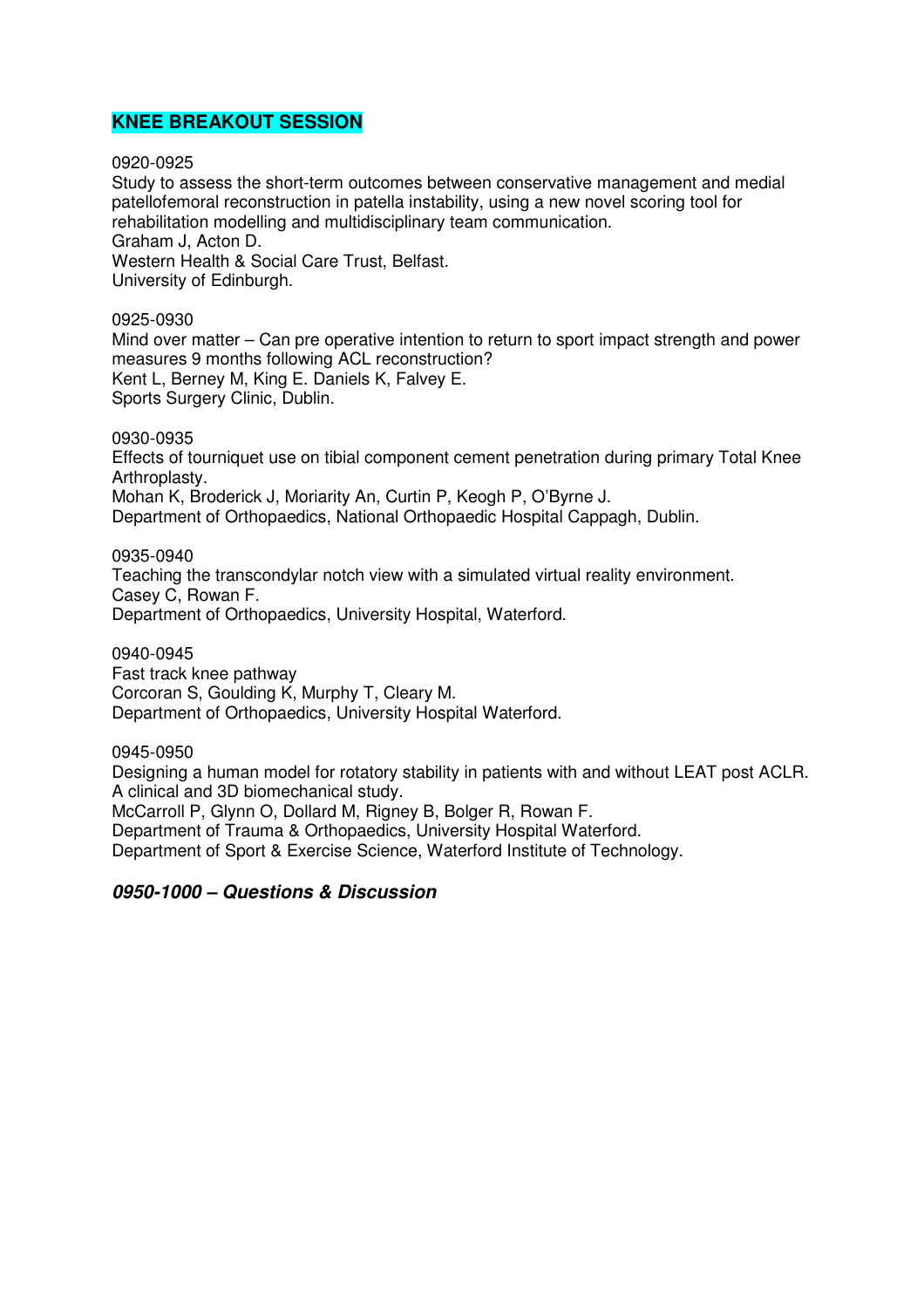## **1000 - 1040: BREAKOUT SESSIONS – FOOT & ANKLE AND SPINE**

## **FOOT & ANKLE BREAKOUT SESSION**

1000-1005

Surgical outcomes in intramedullary fibular nail fixation compared with plate fixation of distal fibular fractures

Mooya S, Elsheikh S, Saadat B, Ahmad M, Khojaly R, Berney M, Cleary M, MacNiocaill R, Rowan F

Department of Trauma & Orthopaedics, University Hospital Waterford, Waterford.

1005-1010

Early range of motion or weight bearing after ankle fracture fixation – A network metaanalysis of randomized control trials.

Clesham K, Hurley E, Utkarsh An, Davey M, Turley L, O'hEireamhoin, Lyons F. Mater Misericordiae University Hospital, Dublin

#### 1010-1015

Establishing baselines radiological metrics of the talus and calcaneus – A retrospective analysis of computed tomography imaging in an Irish cohort.

O'Sullivan D, Davey M, Bergin D, Kearns S.

Department of Trauma & Orthopaedics, Galway University Hospitals, Galway RCSI, Dublin.

School of Medicine, National University of Ireland, Galway

Department of Radiology, Galway University Hospitals, Galway.

1015-1020

Functional outcome and risk of non union for  $5<sup>th</sup>$  metatarsal base fractures treated via a new virtual fracture clinic. Toner E, McCaughey P, Peace C, Cassidy R, Diamond O. Royal Victoria Hospital, Belfast.

1020-1025 Suture-Button versus syndesmotic screw fixation of ankle fractures: A comparative retrospective review over one year Yawar B, Hanratty B, Asim A, Niazi A, Khan A. Hospital TBC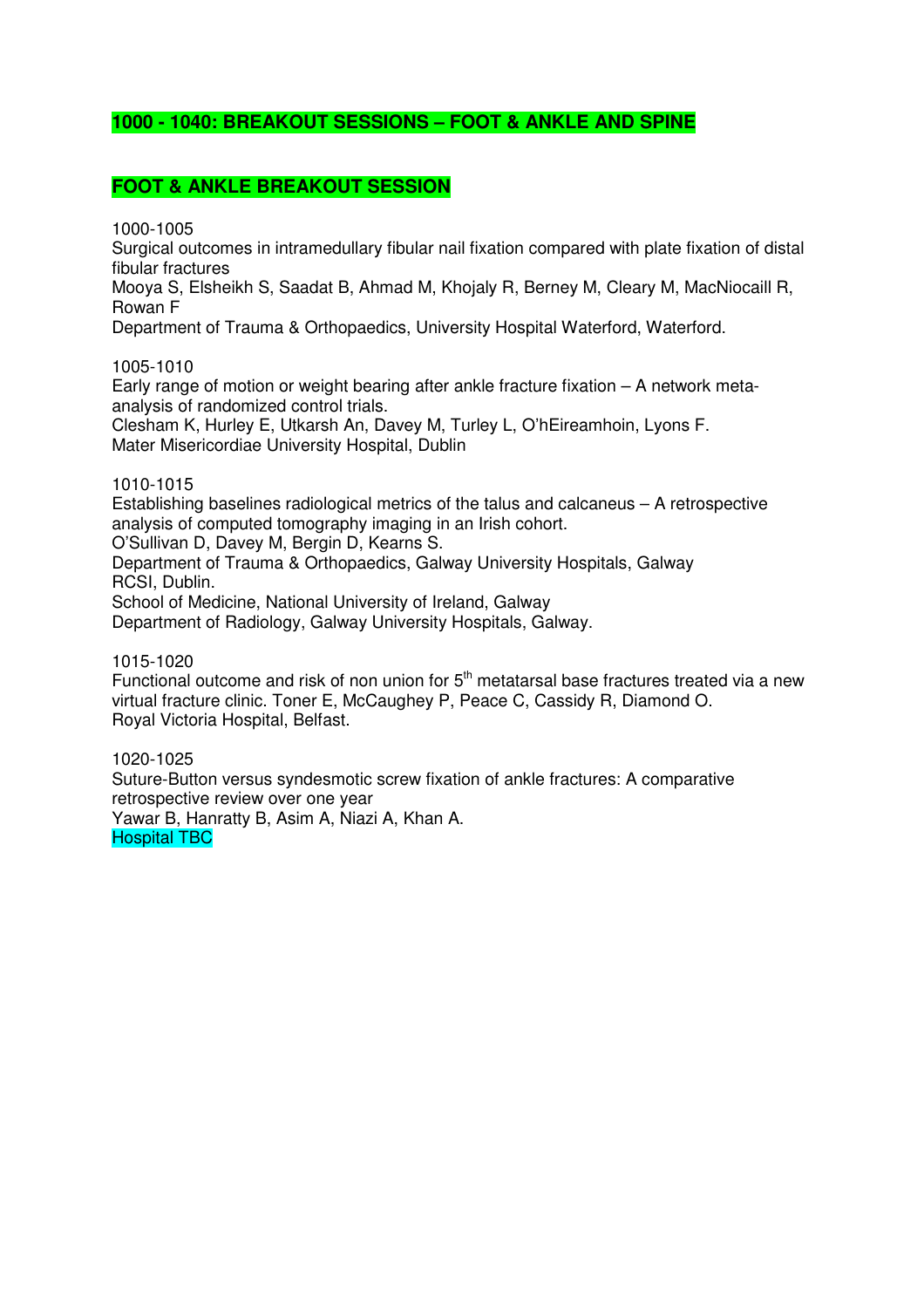### **SPINE BREAKOUT SESSION**

1000-1005

Is serial casting still an effective treatment for EOS patients in improving the spine deformity and delaying the need for surgery Nuzaihan R, Fitzsimons M, Kiely P.

Department of Orthopaedic Surgery, Children's Health Ireland at Crumlin, Dublin.

1005-1010 To investigate the efficacy of hydroxyapatite-coated pedicle screws in spinal fixation: A systematic review O'Connor G, Feely A, Sheehan E, Murphy, T. School of Medicine, University College Cork. Department of Orthopaedics, Midland Regional Hospital, Tullamore RCSI, Dublin. Department of Orthopaedic Surgery, Tallaght University Hospital, Dublin.

1010-1015

Interhospital transfer for out-of-hours magnetic resonance imaging for suspected cauda equine syndrome: A retrospective study. Christodoulou N, Kelly M, Feeley I, Timlin M. Tallaght University Hospital, Dublin. Mater Misericordiae University Hospital Dublin.

1015-1020 Clinical and radiological outcomes of direct lateral interbody fusion in an Irish cohort. Reidy D, McAuley N, Reidy P, Lyons P, Dolan M. South Infirmary Victoria University Hospital, Cork. Cork University Hospital, Cork.

### **1020-1030 -** *Questions & Discussion*

*1035-11000: COFFEE BREAK*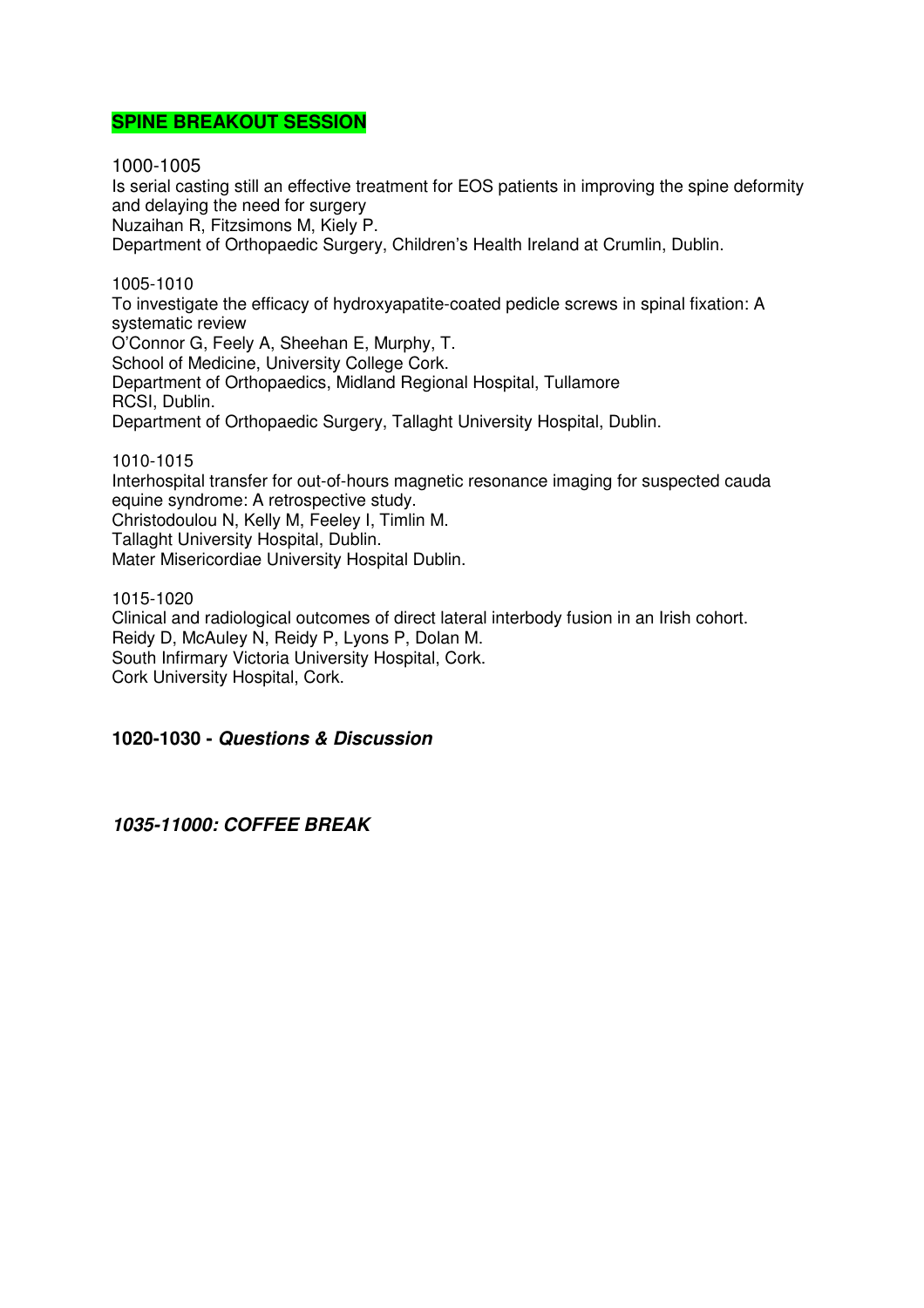## **1100- 1215 MAJOR TRAUMA SESSION**

Mr Rob Bentley Mr David Kealy Ms Paula Kelly *Open Discussion* 

### **1215-1245 PAEDIATRIC TRAUMA SESSION**

Ms Sinead Boran Mr Colm Boran

### **1250-1320 TRAUMA SESSION PAPERS 1320-1330 IHFD**

1250-1255

Assessing femoral neck shortening and early outcomes of femoral neck system ® (FNS) compared with 2-hole DHS/cannulated screws for intracapsular neck of femur fractures. O'Sullivan S, Mooya S, Cleary M, Rowan F. Department of Trauma & Orthopaedics, University Hospital Waterford.

School of Medicine, University College Cork.

1255-1300

Mechanical outcomes of the TFNA, InterTAN and IMHS intramedullary nailing systems used for the fixation of proximal femur fractures.

McAleese T, McLeod A, Keogh C, Harty J.

Department of Trauma & Orthopaedics, Cork University Hospital, Cork.

1300-1305

Dynamic hip screw versus intramedullary nail – A review of the Irish Hip Fracture Database Berney M, Moore J, Brent L, Rowan F, Cleary M, Department of Trauma & Orthopaedics, University Hospital Waterford. Irish Hip Fracture Database, NOCA, Dublin.

1305-1310

Cement versus uncemented hemiarthroplasty for intracapsular hip fractures – Analysis of the Irish Hip Fracture Database. Moore J, Berney M, Brent L, Hurson C, Rowan F, Cleary M, Department of Trauma & Orthopaedics, University Hospital Waterford. Irish Hip Fracture Database, NOCA, Dublin.

1310-1315

The effect of Covid19 on 30 day mortality rates amongst Irish fragility hip fracture patients. Medlar C, Downey C, O'Kelly P, Murphy B, Quinlan J. Department of Trauma & Orthopaedic Surgery, Tallaght University Hospital, Dublin. Department of Nephrology and Transplantation, Beaumont Hospital, Dublin. Department of Orthopaedic Surgery, St Vincent's University Hospital, Dublin.

1315-1320

The single-window modified Stoppa approach for fixation of acetabular fractures: A singlecentre, single Surgeon retrospective review Mahon J, Timon C, Christodoulou N, Feeley I, O'Daly B. Tallaght University Hospital, Dublin.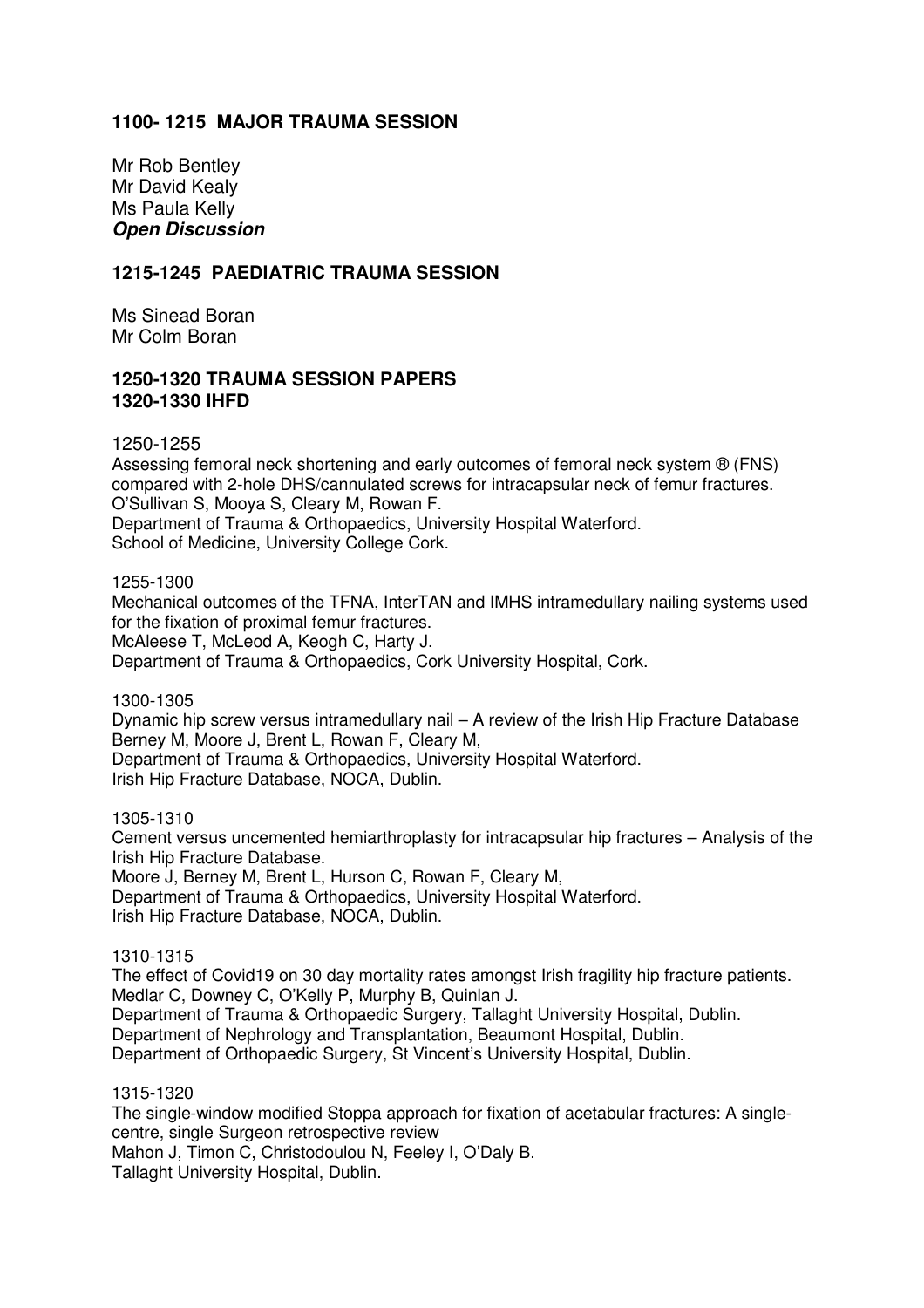**1320-1330 Update from the Irish Hip Fracture Database**

**1330 to 1415 - LUNCH** 

**1415-1445** *Future Horizons in Orthopaedics* 

### *1445-1510 – Guest Speaker*

*DAA hip arthroplasty 12 years experience - Why & how I started and what it taught me Mr David Cogley, Consultnat Orthopaedic Surgeon, Midland Regional Hospital, Tullamore & Hermitage Medical Clinic.* 

## **1510-1550: ARTHOPLASTY SESSION (2)**

#### 1510-1515

High rate of tibial debonding and failure in a popular knee replacement: A follow up review Keohane D, Sheridan G, Masterson E

Department of Trauma & Orthopaedics, University Hospital Limerick, and Royal College of Surgeons Ireland, Dublin.

#### 1515-1520

Survivorship of 500 cementless Total Knee Arthroplasties in patients under 55 Baker G, Sheridan GA, Cassidy RS, McKee C, Hughes I, Hill JC, Beverland DE Primary Joint Unit, Musgrave Park Hospital, Belfast.

1520-1525

Comparison of radiolucent lines (RLL), survivorship and patient report outcome measures (PROMs) after Total Knee Arthroplasty (TKA) between the Attune and Triathlon systems O'Donovan P, McAleese T, Harty J, Greenan P. South Infirmary Victoria University Hospital, Cork and UCC School of Medicine, Cork

1525-1530 Is morbid obesity associated with increased risk of venous thromboembolism following lower limb arthroplasty? Brown W, Thompson R, Cassidy R, Bryce L, Hill J, Beverland D. Musgrave Park Hospital, Belfast.

### 1530-1535

Arthroscopy for femoro-acetabular impingement in athletes with acetabular rim dysplasia Mullins K, Filan D, Carton P.

UPMC Sport Medicine Clinic, WIT, Waterford and The Hip and Groin Clinic, UPMC Whitfield, Waterford.

1535-1540 The effect of posterior surgical approach on dislocation rate in the trauma setting Doohan M, McCormac P, Bailie G Department of Trauma & Orthopaedics, Ulster Hospital, Dundonald, Belfast.

### 1540-1550 *Questions & Discussion*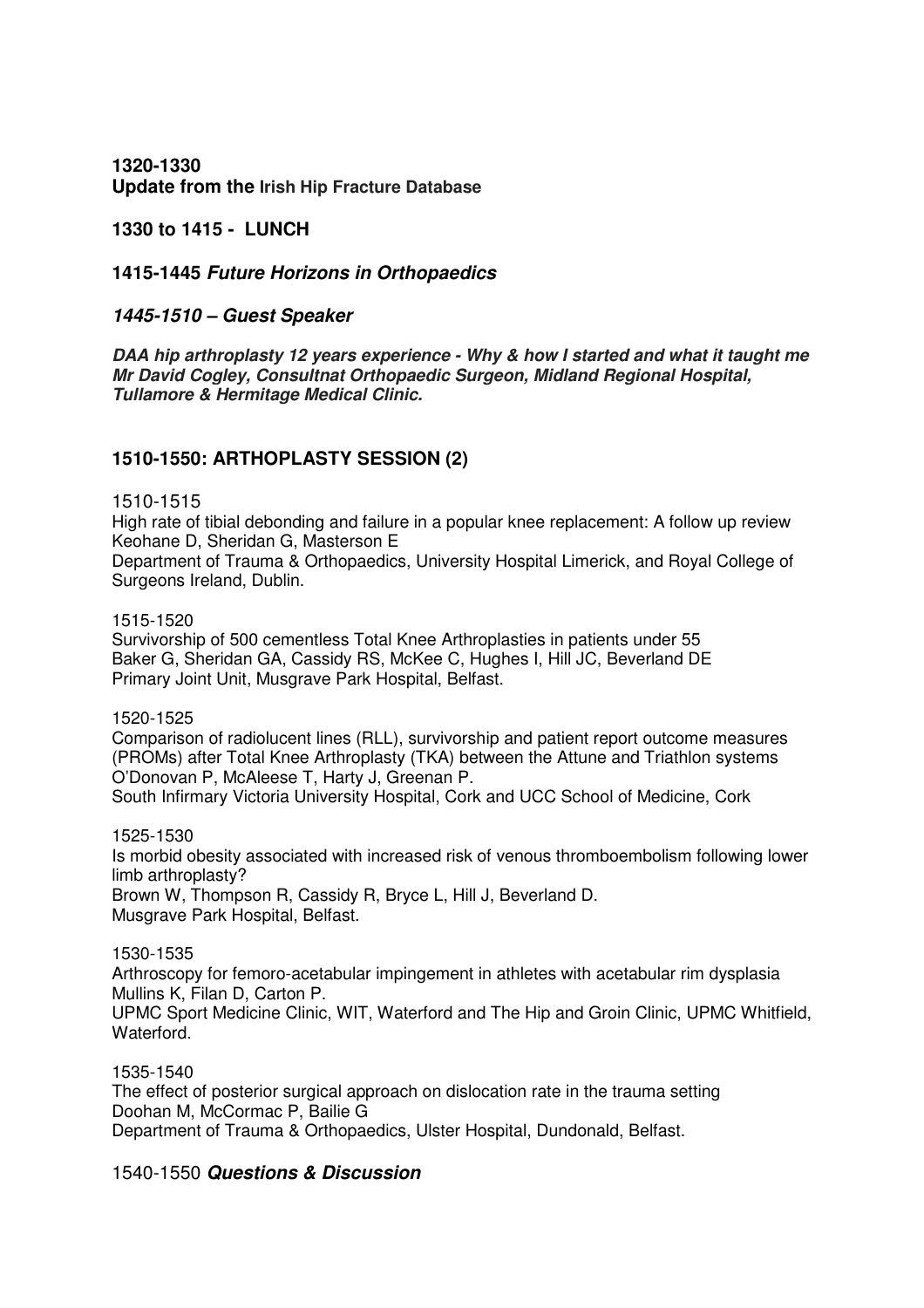### **1600-1635: MISCELLANEOUS SESSION**

1600-1605

Implementation of a regional Orthopaedic Tumour pathway and interdisciplinary meeting Saadat B, Stanley C, Mooya S, McDonald C, Alhazmi M, Rowan F, Cleary M, MacNiocaill R, Murphy T, McKenna P, O'Birian D, Jemelik P, Breathnach O, Anto B, Chabra M University Hospital Waterford, Waterford.

1605-1610 The attitudes of patients towards orthopaedic post surgery scars. Ho M, Fleming P. University College Cork.

1610-1615 An analysis of the consent form – Trauma surgery consent documentation in Ireland. Zayat M, Callaghan S, Crozier-Shaw G, Kelly J Department of Trauma & Orthopaedic Surgery, Sligo University Hospital, Sligo.

1615-1620 Who should take consent? An examination of the patient preferences for the consent process. Moran C, Doran C, Cashman J. Department of Orthopaedics, National Orthopaedic Hospital Cappagh, Dublin.

1620-1625 Bone GCT: 10 year experience in Northern Ireland McMahon S, Baker G, Warnock D. Musgrave Park Hospital, Belfast.

### 1625-1635 *Questions & Discussion*

1635-1640 Caseload comparison of outsourced elective procedures in a private healthcare setting compared to those performed in a regional hospital. Daly T, Feeley A, Feeley I, O'Halloran L, Mohamed K. Beacon Hospital, Dublin. Midland Regional Hospital, Tullamore. Tallaght University Hospital, Dublin.

1640-1645 The "Golden Ticket" in trauma theatre: Getting off to the right start. Ni Fhoghlú C, Timon C, Egan B, O'Daly B, Quinlan J. Tallaght University Hospital, Dublin.

1645-1650 The future of orthopaedic surgery in the Model 3 hospitals of the Northwest. Crozier-Shaw G, Fahey E, Zayat M, McCarthy A, O'Neill B, Kelly J. Department of Trauma & Orthopaedics, Sligo University Hospital, Sligo.